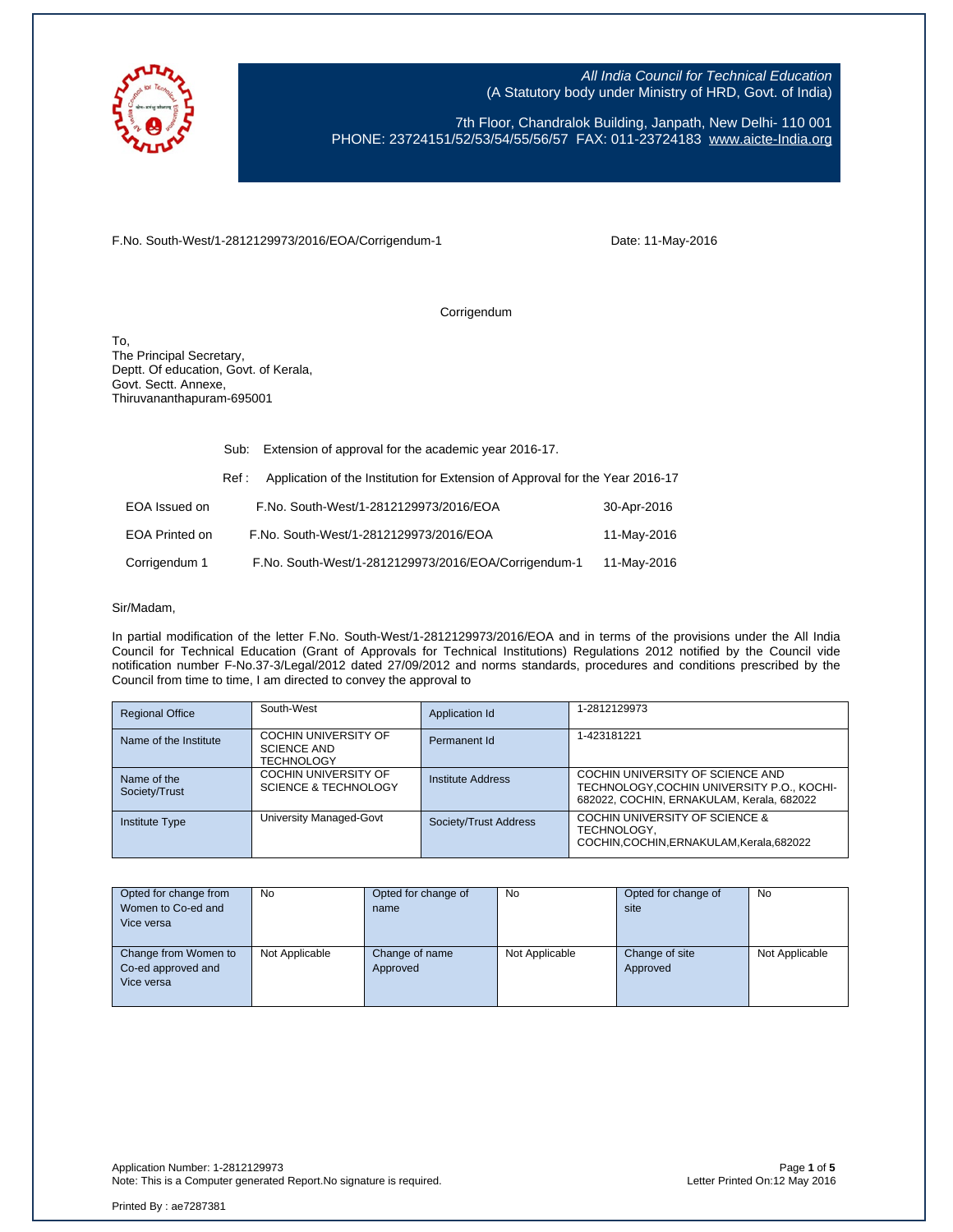

7th Floor, Chandralok Building, Janpath, New Delhi- 110 001 PHONE: 23724151/52/53/54/55/56/57 FAX: 011-23724183 [www.aicte-India.org](http://www.aicte-india.org/)

To conduct following courses with the intake indicated below for the academic year 2016-17\*

| Application Id: 1-2812129973<br>Shift<br>Program<br>Level |                                                            |              | Course                                            |                                                                                                      | <b>Affiliating Body</b>    |                                                                 | Intake Approved for<br>2016-17 | NRI Approval status | PIO / FN / Gulf quota | Collaborarion/Twining |                                       |
|-----------------------------------------------------------|------------------------------------------------------------|--------------|---------------------------------------------------|------------------------------------------------------------------------------------------------------|----------------------------|-----------------------------------------------------------------|--------------------------------|---------------------|-----------------------|-----------------------|---------------------------------------|
|                                                           |                                                            |              |                                                   |                                                                                                      | Full/Part Time             |                                                                 | Intake 2015-16                 |                     |                       | Approval status       | Program Approval<br>status<br>Foreign |
|                                                           | <b>ENGINEERIN</b><br><b>G AND</b><br><b>TECHNOLO</b><br>GY | 1st<br>Shift | POS<br>т<br>GRA<br><b>DUA</b><br>TE               | <b>ATMOSPH</b><br>ERIC<br><b>SCIENCE</b>                                                             | <b>FULL</b><br><b>TIME</b> | Cochin<br>Unviersity of<br>Science and<br>Technology,<br>Cochin | 18                             | $\overline{18}$     | Yes                   | Yes                   | <b>NA</b>                             |
|                                                           | <b>ENGINEERIN</b><br><b>G AND</b><br><b>TECHNOLO</b><br>GY | 1st<br>Shift | POS<br>т<br>GRA<br><b>DUA</b><br><b>TE</b>        | <b>COMPUTE</b><br>R AIDED<br><b>STRUCTUR</b><br>AL<br><b>ANALYSIS</b><br><b>AND</b><br><b>DESIGN</b> | <b>FULL</b><br><b>TIME</b> | Cochin<br>Unviersity of<br>Science and<br>Technology,<br>Cochin | 18                             | 18                  | <b>NA</b>             | <b>NA</b>             | <b>NA</b>                             |
|                                                           | <b>ENGINEERIN</b><br><b>G AND</b><br><b>TECHNOLO</b><br>GY | 1st<br>Shift | POS<br>т<br>GRA<br><b>DUA</b><br>TE               | <b>COMPUTE</b><br>R AND<br><b>INFORMATI</b><br>ON<br><b>SCIENCE</b>                                  | <b>FULL</b><br><b>TIME</b> | Cochin<br>Unviersity of<br>Science and<br>Technology,<br>Cochin | 18                             | 18                  | Yes                   | Yes                   | <b>NA</b>                             |
|                                                           | <b>ENGINEERIN</b><br><b>G AND</b><br><b>TECHNOLO</b><br>GY | 1st<br>Shift | POS<br>T<br><b>GRA</b><br><b>DUA</b><br>TE        | <b>COMPUTE</b><br>R SCIENCE<br><b>AND</b><br><b>ENGINEERI</b><br><b>NG</b>                           | <b>FULL</b><br><b>TIME</b> | Cochin<br>University of<br>Science and<br>Technology,<br>Kochi  | $\mathbf 0$                    | 18                  | <b>NA</b>             | <b>NA</b>             | <b>NA</b>                             |
|                                                           | <b>ENGINEERIN</b><br><b>G AND</b><br><b>TECHNOLO</b><br>GY | 1st<br>Shift | POS<br>Т<br>GRA<br><b>DUA</b><br>TE               | CONSTRU<br><b>CTION</b><br><b>ENGINEER</b><br>N AND<br><b>MANAGEM</b><br><b>ENT</b>                  | PART<br><b>TIME</b>        | Cochin<br>Unviersity of<br>Science and<br>Technology,<br>Cochin | 13                             | 13                  | <b>NA</b>             | <b>NA</b>             | <b>NA</b>                             |
|                                                           | <b>ENGINEERIN</b><br><b>G AND</b><br><b>TECHNOLO</b><br>GY | 1st<br>Shift | POS<br>Т<br><b>GRA</b><br><b>DUA</b><br><b>TE</b> | <b>ENGINEERI</b><br><b>NG</b><br><b>STATISTIC</b><br>S                                               | <b>FULL</b><br><b>TIME</b> | Cochin<br>Unviersity of<br>Science and<br>Technology,<br>Cochin | 15                             | 15                  | Yes                   | Yes                   | <b>NA</b>                             |
|                                                           | <b>ENGINEERIN</b><br>G AND<br><b>TECHNOLO</b><br>GY        | 1st<br>Shift | POS<br>Т<br>GRA<br><b>DUA</b><br>TE               | <b>GEOTECH</b><br><b>NICAL</b><br><b>ENGINEERI</b><br><b>NG</b>                                      | <b>FULL</b><br><b>TIME</b> | Cochin<br>Unviersity of<br>Science and<br>Technology,<br>Cochin | 18                             | 18                  | <b>NA</b>             | <b>NA</b>             | <b>NA</b>                             |
|                                                           | <b>ENGINEERIN</b><br>G AND<br><b>TECHNOLO</b>              | 1st<br>Shift | POS<br>Т<br>GRA<br><b>DUA</b>                     | <b>INDUSTRIA</b><br>L.<br><b>CATAYLSIS</b>                                                           | <b>FULL</b><br>TIME        | Cochin<br>Unviersity of<br>Science and<br>Technology,           | 10                             | 10                  | Yes                   | Yes                   | <b>NA</b>                             |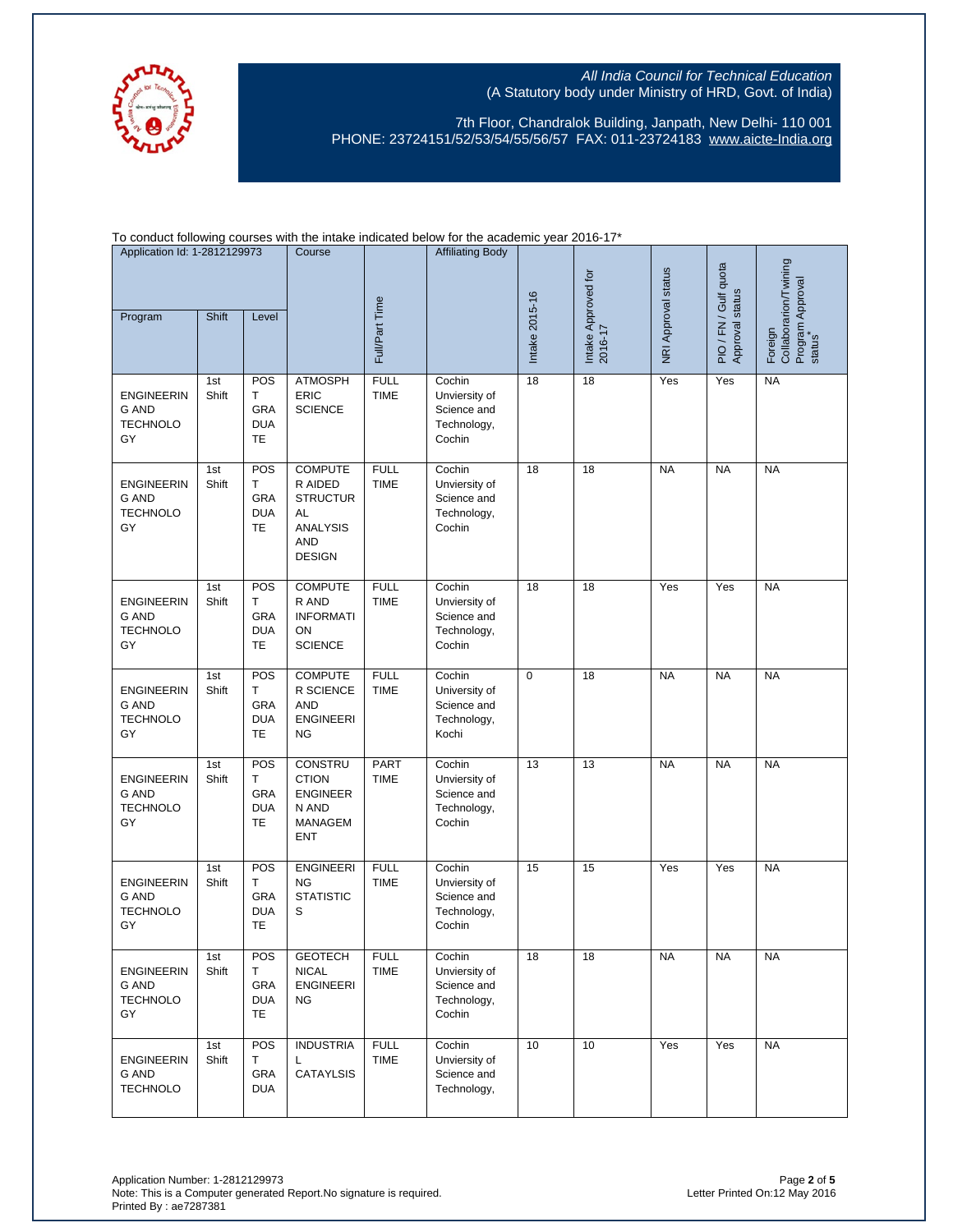

7th Floor, Chandralok Building, Janpath, New Delhi- 110 001 PHONE: 23724151/52/53/54/55/56/57 FAX: 011-23724183 [www.aicte-India.org](http://www.aicte-india.org/)

| GY                                                         |              | TE                                                 |                                                        |                            | Cochin                                                          |             |    |           |           |           |
|------------------------------------------------------------|--------------|----------------------------------------------------|--------------------------------------------------------|----------------------------|-----------------------------------------------------------------|-------------|----|-----------|-----------|-----------|
|                                                            |              |                                                    |                                                        |                            |                                                                 |             |    |           |           |           |
| <b>ENGINEERIN</b><br><b>G AND</b><br><b>TECHNOLO</b><br>GY | 1st<br>Shift | POS<br>T<br>GRA<br><b>DUA</b><br><b>TE</b>         | <b>INDUSTRIA</b><br><b>L SAFETY</b>                    | <b>FULL</b><br><b>TIME</b> | Cochin<br>University of<br>Science and<br>Technology,<br>Kochi  | $\mathbf 0$ | 18 | <b>NA</b> | <b>NA</b> | <b>NA</b> |
| <b>ENGINEERIN</b><br>G AND<br><b>TECHNOLO</b><br>GY        | 1st<br>Shift | POS<br>T.<br>GRA<br><b>DUA</b><br><b>TE</b>        | <b>MECHANIC</b><br>AL<br><b>ENGINEERI</b><br><b>NG</b> | <b>FULL</b><br><b>TIME</b> | Cochin<br>Unviersity of<br>Science and<br>Technology,<br>Cochin | 18          | 18 | <b>NA</b> | <b>NA</b> | <b>NA</b> |
| <b>ENGINEERIN</b><br><b>G AND</b><br><b>TECHNOLO</b><br>GY | 1st<br>Shift | POS<br>Τ<br>GRA<br><b>DUA</b><br>TE                | <b>POWER</b><br><b>ELECTRON</b><br><b>ICS</b>          | <b>PART</b><br><b>TIME</b> | Cochin<br>Unviersity of<br>Science and<br>Technology,<br>Cochin | 15          | 15 | <b>NA</b> | <b>NA</b> | <b>NA</b> |
| <b>ENGINEERIN</b><br><b>G AND</b><br><b>TECHNOLO</b><br>GY | 1st<br>Shift | POS<br>Τ<br>GRA<br><b>DUA</b><br><b>TE</b>         | <b>PROCESS</b><br><b>CONTROL</b>                       | <b>PART</b><br><b>TIME</b> | Cochin<br>Unviersity of<br>Science and<br>Technology,<br>Cochin | 13          | 13 | <b>NA</b> | <b>NA</b> | <b>NA</b> |
| <b>ENGINEERIN</b><br><b>G AND</b><br><b>TECHNOLO</b><br>GY | 1st<br>Shift | POS<br>T.<br>GRA<br><b>DUA</b><br>TE               | <b>PRODUCTI</b><br>ON<br><b>ENGINEERI</b><br><b>NG</b> | <b>PART</b><br><b>TIME</b> | Cochin<br>Unviersity of<br>Science and<br>Technology,<br>Cochin | 18          | 18 | <b>NA</b> | <b>NA</b> | <b>NA</b> |
| <b>ENGINEERIN</b><br><b>G AND</b><br><b>TECHNOLO</b><br>GY | 1st<br>Shift | POS<br>T.<br>GRA<br><b>DUA</b><br><b>TE</b>        | <b>SOFTWAR</b><br>E.<br><b>ENGINEERI</b><br><b>NG</b>  | <b>FULL</b><br><b>TIME</b> | Cochin<br>Unviersity of<br>Science and<br>Technology,<br>Cochin | 18          | 18 | <b>NA</b> | <b>NA</b> | <b>NA</b> |
| <b>ENGINEERIN</b><br><b>G AND</b><br><b>TECHNOLO</b><br>GY | 1st<br>Shift | POS<br>T.<br>GRA<br><b>DUA</b><br><b>TE</b>        | <b>SOFTWAR</b><br>Е<br><b>SYSTEMS</b>                  | <b>FULL</b><br><b>TIME</b> | Cochin<br>Unviersity of<br>Science and<br>Technology,<br>Cochin | 18          | 18 | <b>NA</b> | <b>NA</b> | <b>NA</b> |
| <b>ENGINEERIN</b><br>G AND<br><b>TECHNOLO</b><br>GY        | 1st<br>Shift | POS<br>Τ<br>GRA<br><b>DUA</b><br>TE                | <b>WIRELESS</b><br><b>TECHNOL</b><br><b>OGY</b>        | <b>FULL</b><br><b>TIME</b> | Cochin<br>Unviersity of<br>Science and<br>Technology,<br>Cochin | 18          | 18 | <b>NA</b> | <b>NA</b> | <b>NA</b> |
| <b>ENGINEERIN</b><br><b>G AND</b><br><b>TECHNOLO</b><br>GY | 1st<br>Shift | <b>UND</b><br>ER<br>GRA<br><b>DUA</b><br><b>TE</b> | <b>CIVIL</b><br><b>ENGINEERI</b><br><b>NG</b>          | <b>FULL</b><br><b>TIME</b> | Cochin<br>Unviersity of<br>Science and<br>Technology,<br>Cochin | 90          | 90 | Yes       | <b>NA</b> | <b>NA</b> |
|                                                            | 1st          | <b>UND</b>                                         | <b>COMPUTE</b>                                         | <b>PART</b>                | Cochin                                                          | 60          | 60 | <b>NA</b> | <b>NA</b> | <b>NA</b> |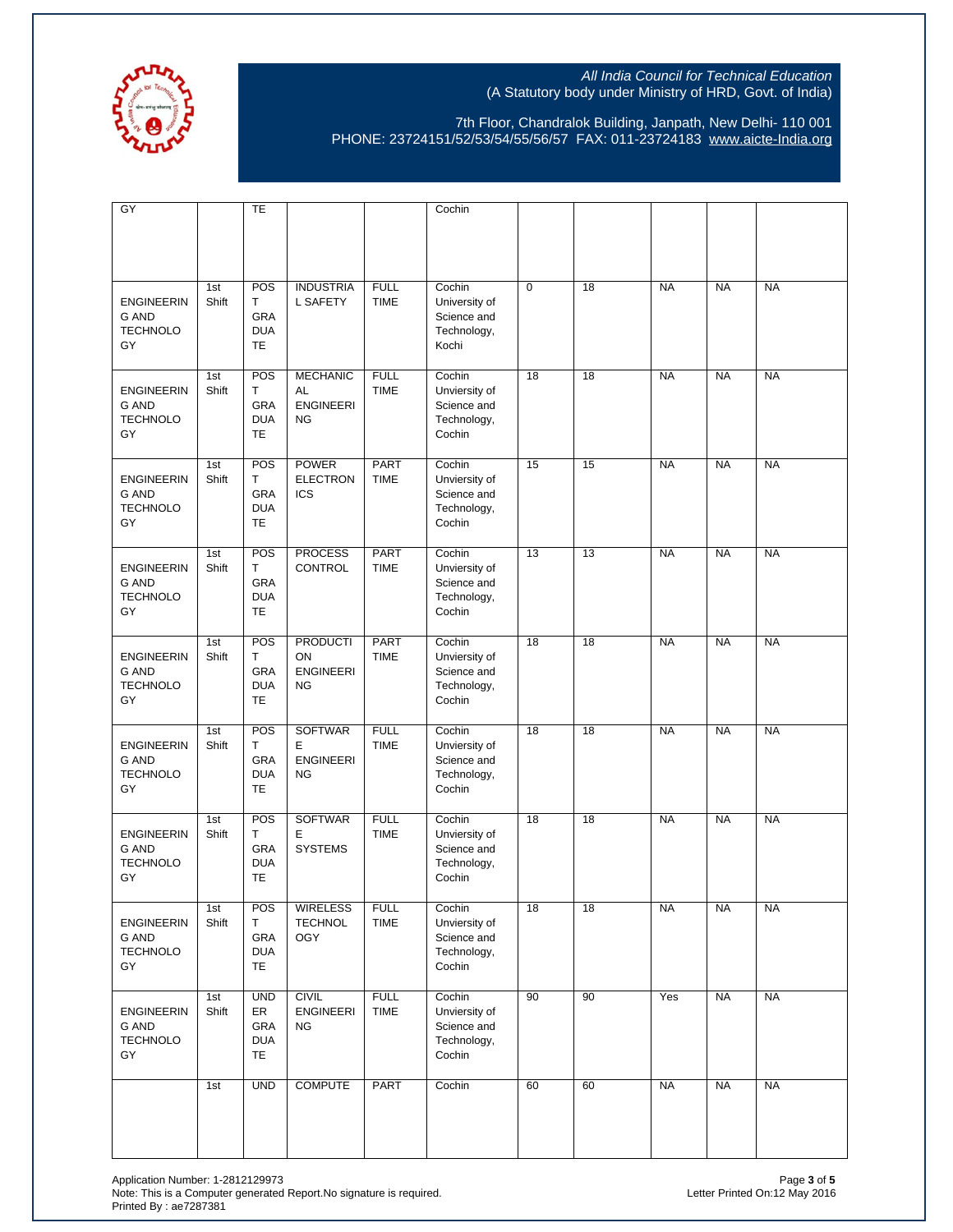

7th Floor, Chandralok Building, Janpath, New Delhi- 110 001 PHONE: 23724151/52/53/54/55/56/57 FAX: 011-23724183 [www.aicte-India.org](http://www.aicte-india.org/)

| <b>ENGINEERIN</b><br>G AND<br><b>TECHNOLO</b><br>GY        | Shift        | ER<br>GRA<br><b>DUA</b><br>TE                      | R SCEINCE<br>&<br><b>ENGINEERI</b><br><b>NG</b>                                                        | <b>TIME</b>                | Unviersity of<br>Science and<br>Technology,<br>Cochin           |     |     |           |           |           |
|------------------------------------------------------------|--------------|----------------------------------------------------|--------------------------------------------------------------------------------------------------------|----------------------------|-----------------------------------------------------------------|-----|-----|-----------|-----------|-----------|
| <b>ENGINEERIN</b><br><b>G AND</b><br><b>TECHNOLO</b><br>GY | 1st<br>Shift | <b>UND</b><br>ER<br>GRA<br><b>DUA</b><br>TE        | <b>COMPUTE</b><br>R SCIENCE<br><b>AND</b><br><b>ENGINEERI</b><br><b>NG</b>                             | <b>FULL</b><br><b>TIME</b> | Cochin<br>Unviersity of<br>Science and<br>Technology,<br>Cochin | 90  | 90  | Yes       | <b>NA</b> | <b>NA</b> |
| <b>ENGINEERIN</b><br>G AND<br><b>TECHNOLO</b><br>GY        | 1st<br>Shift | <b>UND</b><br>ER<br>GRA<br><b>DUA</b><br>TE        | <b>ELECTRIC</b><br>AL AND<br><b>ELECTRON</b><br><b>ICS</b><br><b>ENGINEERI</b><br><b>NG</b>            | <b>FULL</b><br><b>TIME</b> | Cochin<br>Unviersity of<br>Science and<br>Technology,<br>Cochin | 60  | 60  | Yes       | <b>NA</b> | <b>NA</b> |
| <b>ENGINEERIN</b><br><b>G AND</b><br><b>TECHNOLO</b><br>GY | 1st<br>Shift | <b>UND</b><br>ER<br>GRA<br><b>DUA</b><br><b>TE</b> | <b>ELECTRON</b><br><b>ICS AND</b><br><b>COMMUNI</b><br><b>CATIONS</b><br><b>ENGINEERI</b><br><b>NG</b> | <b>FULL</b><br><b>TIME</b> | Cochin<br>Unviersity of<br>Science and<br>Technology,<br>Cochin | 90  | 90  | Yes       | <b>NA</b> | <b>NA</b> |
| <b>ENGINEERIN</b><br><b>G AND</b><br><b>TECHNOLO</b><br>GY | 1st<br>Shift | <b>UND</b><br>ER<br>GRA<br><b>DUA</b><br>TE        | <b>ELECTRON</b><br>ICS&<br><b>COMMUNI</b><br>CATION<br><b>ENGG</b>                                     | <b>PART</b><br><b>TIME</b> | Cochin<br>Unviersity of<br>Science and<br>Technology,<br>Cochin | 60  | 60  | <b>NA</b> | <b>NA</b> | <b>NA</b> |
| <b>ENGINEERIN</b><br><b>G AND</b><br><b>TECHNOLO</b><br>GY | 1st<br>Shift | <b>UND</b><br>ER<br>GRA<br><b>DUA</b><br>TE        | <b>INFORMATI</b><br>ON<br><b>TECHNOL</b><br><b>OGY</b>                                                 | <b>FULL</b><br><b>TIME</b> | Cochin<br>Unviersity of<br>Science and<br>Technology,<br>Cochin | 90  | 90  | Yes       | <b>NA</b> | <b>NA</b> |
| <b>ENGINEERIN</b><br><b>G AND</b><br><b>TECHNOLO</b><br>GY | 1st<br>Shift | <b>UND</b><br>ER<br>GRA<br><b>DUA</b><br>TE        | <b>INSTRUME</b><br><b>NTATION</b><br><b>TECHNOL</b><br><b>OGY</b>                                      | <b>FULL</b><br><b>TIME</b> | Cochin<br>Unviersity of<br>Science and<br>Technology,<br>Cochin | 40  | 40  | Yes       | <b>NA</b> | <b>NA</b> |
| <b>ENGINEERIN</b><br><b>G AND</b><br><b>TECHNOLO</b><br>GY | 1st<br>Shift | <b>UND</b><br>ER<br><b>GRA</b><br><b>DUA</b><br>TE | <b>MARINE</b><br><b>ENGINEERI</b><br><b>NG</b>                                                         | <b>FULL</b><br><b>TIME</b> | Cochin<br>Unviersity of<br>Science and<br>Technology,<br>Cochin | 120 | 120 | Yes       | <b>NA</b> | <b>NA</b> |
| <b>ENGINEERIN</b><br>G AND<br><b>TECHNOLO</b><br>GY        | 1st<br>Shift | <b>UND</b><br>ER<br>GRA<br><b>DUA</b><br>TE        | <b>MECHANIC</b><br>AL<br>ENGINEERI<br>NG.                                                              | <b>FULL</b><br><b>TIME</b> | Cochin<br>Unviersity of<br>Science and<br>Technology,<br>Cochin | 90  | 90  | Yes       | <b>NA</b> | <b>NA</b> |
| <b>ENGINEERIN</b><br>G AND<br><b>TECHNOLO</b><br>GY        | 1st<br>Shift | <b>UND</b><br>ER<br>GRA<br><b>DUA</b><br>TE        | <b>SAFETY</b><br>AND FIRE<br><b>ENGINEERI</b><br><b>NG</b>                                             | <b>FULL</b><br><b>TIME</b> | Cochin<br>Unviersity of<br>Science and<br>Technology,<br>Cochin | 60  | 60  | Yes       | <b>NA</b> | <b>NA</b> |